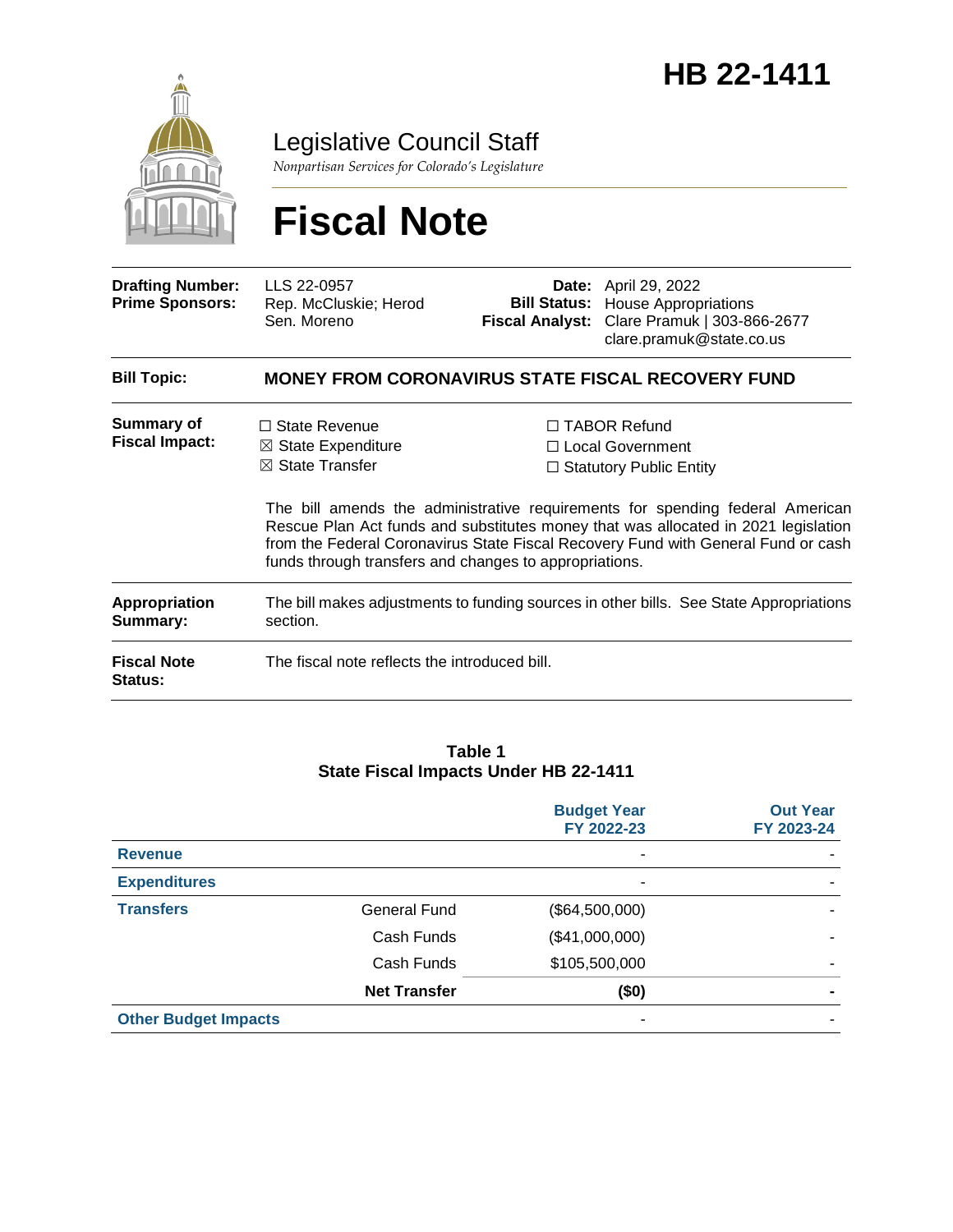Page 2

# Page 2<br>April 29, 2022 **HB 22-1411**

# **Summary of Legislation**

The bill amends the administrative requirements for spending federal American Rescue Plan Act (ARPA) funds and substitutes money that was allocated in 2021 legislation from the Federal Coronavirus State Fiscal Recovery Fund with General Fund or cash funds through transfers and changes to appropriations.

The changes to the administrative requirements include:

- requiring subrecipients to spend or obligate ARPA funds by November 30, 2024, expend the funds by December 11, 2026, and return unspent funds by December 11, 2026;
- requiring the State Controller to transmit the unspent funds to the U.S. Department of the Treasury;
- clarifying that the compliance, reporting, record-keeping, and program evaluation requirements established by the Office of State Planning and Budgeting and the State Controller apply to a person regardless of whether the person is a beneficiary or a subrecipient and regardless of whether the person receives the money directly from a department or from a subrecipient;
- requiring the Department of Revenue to provide the controller with information about reductions or increases in net tax revenue; and
- establishing that money transferred from the fund to a recipient fund is available to be reported as being an expenditure for the provision of government services.

# **State Transfers**

For FY 2022-23, the bill requires the following transfers.

#### **From the General Fund:**

- \$28.0 million to the Housing Development Grant Fund;
- \$30.9 million to the Workers, Employers, and Workforce Centers Cash Fund; and
- \$5.6 million to the Revenue Loss Restoration Cash Fund.

#### **From Cash Funds:**

- \$10.0 million from Workers, Employers, and Workforce Centers Cash Fund to the Revenue Loss Restoration Cash Fund;
- \$1.5 million from the Affordable Housing and Home Ownership Cash Fund (that originates from the General Fund) to the Housing Development Grant Fund; and
- \$29.5 million from the Housing Development Grant Fund to the Affordable Housing and Home Ownership Cash Fund.

# **State Expenditures**

The bill will increase workload for the Department of Personnel and Administration, the Department of Revenue, and the Treasury Department to comply with the bill requirements. This increase does not require an increase in appropriations.